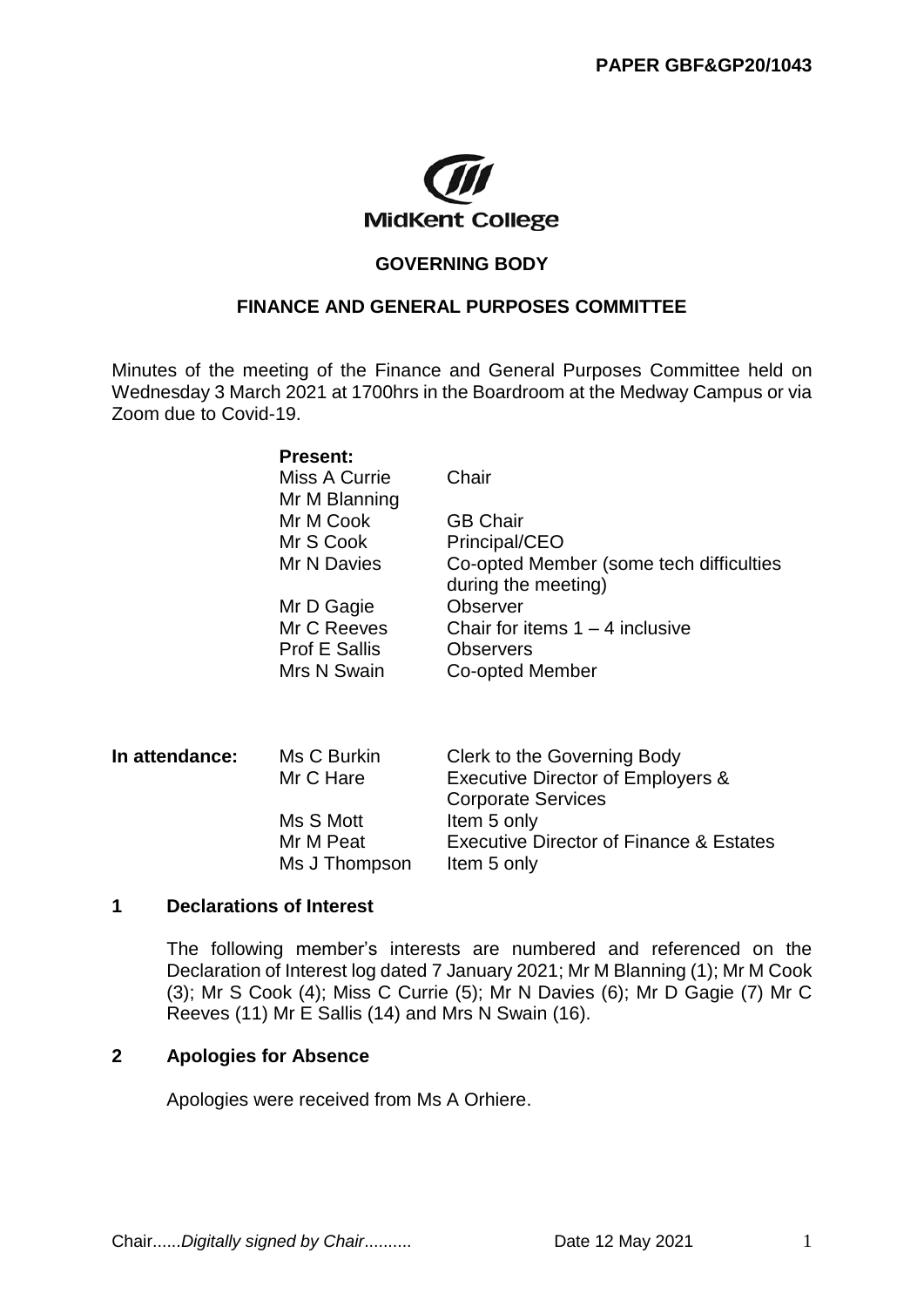#### **3 Minutes of the meeting held on Wednesday 17 November 2021**

The minutes of the meeting held on 17 November 2020, Paper GBF&GP20/1037 and confidential minutes GBF&GP20/1037a were accepted as a true record and electronically signed by the Chair.

#### **4 Matters Arising and Outstanding Matters Report**

There were no matters arising.

Members discussed Paper GBF&GP20/1038, the Outstanding Matters Report.

- No 1. Capital Projects Feasibility Study there are no major capital works other than those covered by the Capital Grant. Complete until projects commence.
- No 2. Estate MLPS Ongoing, however there is a Climate Road Map which was issued at the AOC conference, this will be part of discussions with the Board. **Ongoing**.
- No 3. Utilisation of College Reserves Update Chair suggested that this is included in the Estates Strategy to be written and presented in May 2021. **Ongoing**
- No 4. Financial Regulations & Procedures on agenda item 7. **Complete**.
- No 5. HR Annual Report management spine salary scale discussed under item 5. **Complete.**
- No 6. Pay Award 2020/21 approved Governing Body **Complete**.
- No 7. Draft Tuition & Exam Fee Policy 2021/22 Draft Apprenticeship Tuition & Exam Fee Policy 2021/22 Treasury Policy 2021/22 Procurement Policy 2021/22 All approved at Governing Body – **Complete**
- No 8. HR Update including MLPs Julia Thompson will attend for item 5 Complete.
- No 9. Mandatory training data included in item 5 **Complete**.
- No 10. AOB agenda review **Complete**.

*Chris Reeves handed over to the new Chair Alison Currie.*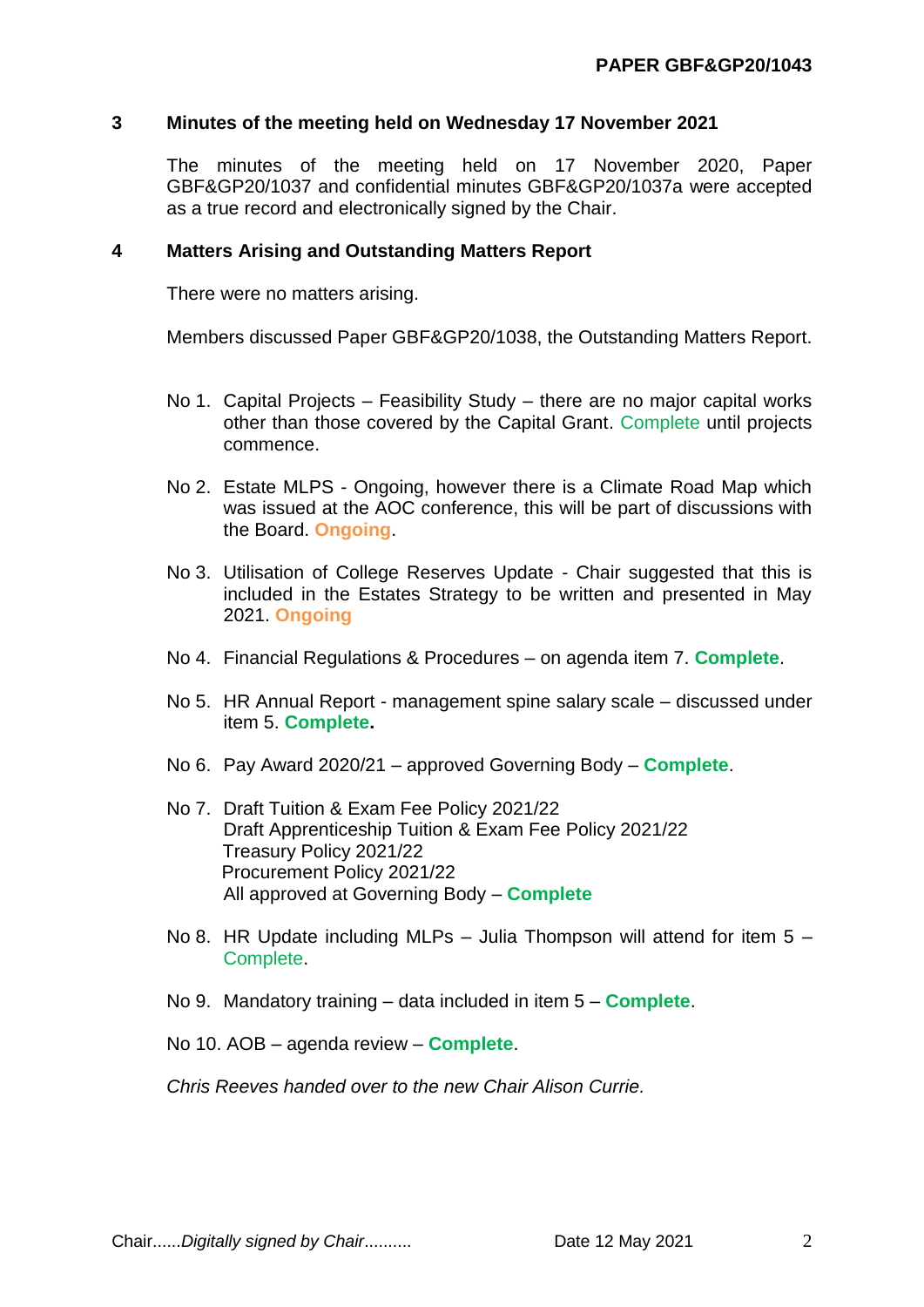# **5 HR Six Month Interim Report (inc MLPs) - Paper No GBF&GP20/1039**

Julia Thompson, Interim Head of HR, joined the meeting to present the midyear position for the monitoring of activities associated with the performance of the workforce at the College. She highlighted that the data reviewed in this paper included the College's resourcing levels, turnover, performance management and absence statistics based on workforce information as at the 31st January 2021.

The key indicators noted:

Turnover rate  $= 11.71\%$  (16.94% lower than this time last year) – it is noted that the low rate could be due to the Covid effect as staff are not moving jobs. Members asked for more recent comparative data with regard to turnover. J Thompson assured members that compared to local colleges, MKC is in a more positive position re turnover and in a similar position re absence. To give further assurance she agreed to source wider data from outside the area and report back at the next meeting.

#### **Action: J Thompson**

- Absence rate of 6.23 days per person (0.85 days lower than this time last year) – working at home due to Covid has improved this data. Members discussed some of the categories for absence and mitigation. They recognised the risk of absence data rising as staff are expected to return to College.
- Establishment costs 445.06 FTE (14.6 FTE higher than same time last year) - difficult to fill posts are being covered by short term contracts to ensure stability for students.
- Wellbeing & Mental Health engagement with a work place Health Coach is being established to support staff returning to College with 1:1 meetings and hub sessions. Members welcomed this excellent addition to the support staff receive and asked if a more flexible approach to home working has been considered.

J Thompson assured members that the work force now have more options and space utilisation is also being considered. If more staff are working at home and hot-desking when in College then more space can be utilised for teaching. The College is mindful however, of the positive impact of working along-side colleagues and the need for some areas to have a physical presence.

Members asked if trends will be tracked by the Coach and how the impact will be measured. J Thompson informed members that reasons for absence are recorded and tracked and include mental health issues. Impact of the Health Coach will be measured by the number of contacts made and outcomes but this initiative has not commenced yet.

• Recruitment – all vacancies are reviewed by the Establishment Panel weekly and if they are no longer required, they are removed from the budget after a robust review process.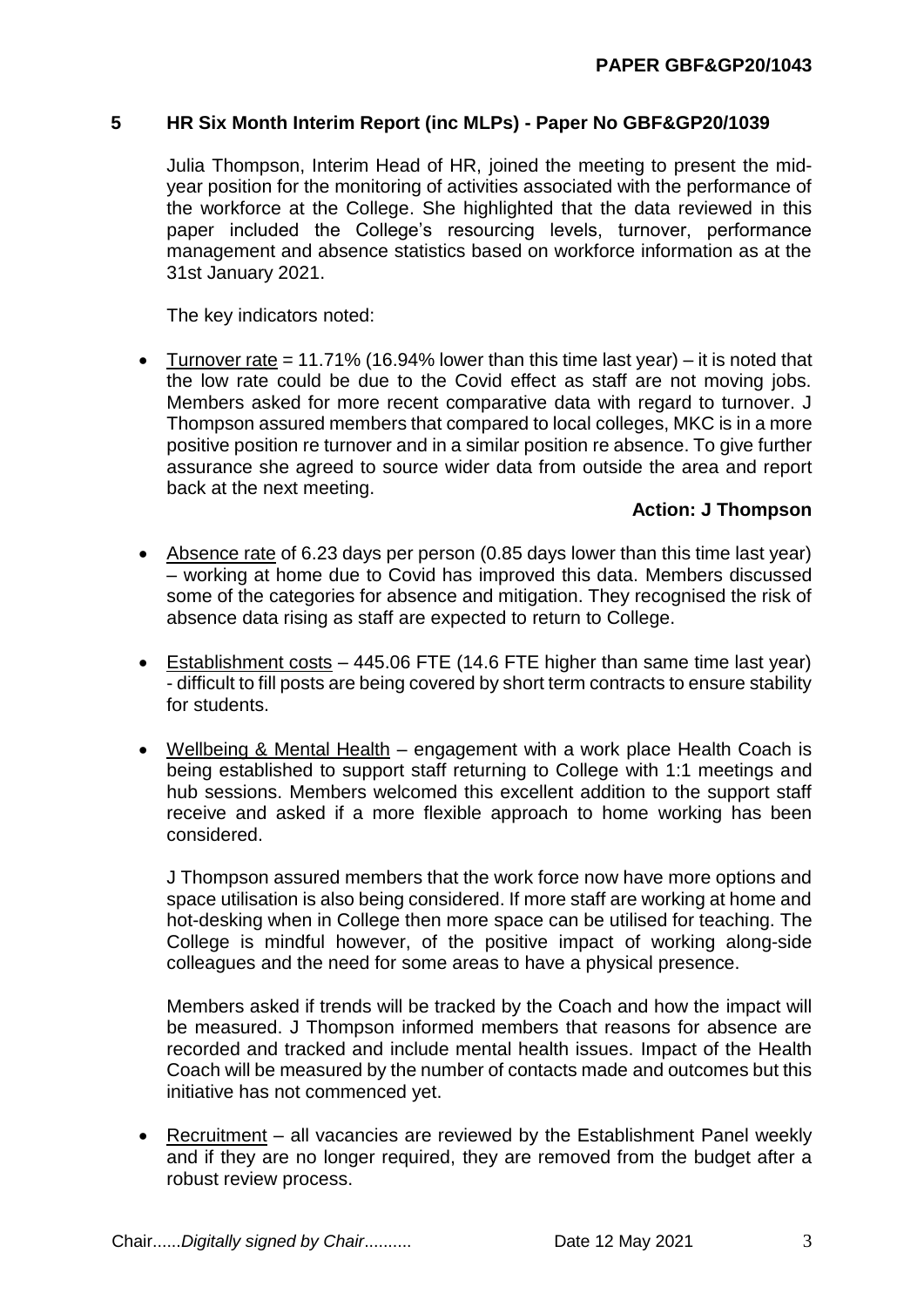- Exit interviews whilst working from home there has been a low return. Once back in College it is expected that face to face meetings can gain more meaningful data. Making contact with the leaving member of staff after 3-6 months is also being pursued to gain further information. It was recognised that certain managers require support in this area and further detail is needed to capture data that can be usefully analysed and actioned.
- Mandatory training the completion data has improved with steps planned to follow up any that are outstanding with consequences. Members congratulated the team on making these improvements.
- PDRs an extension on the completion deadline has been agreed with clear consequences for non-compliance. Current position  $= 82\%$  completion. Members asked if there is a correlation between areas who are not compliant and student attainment and J Thompson agreed to follow this up.

# **Action: J Thompson**

• Pension Scheme – members noted the low uptake and were informed that staff members can opt-out of the scheme and do so for a variety of reasons. It was agreed that awareness of the benefits of the scheme need to be raised.

The Chair thanked J Thompson for her attendance and members **accepted** the report.

# **Gender Pay Report – Paper GBF&GP20/1039a**

Sarah Mott, HR Corporate Business Partner, joined the meeting to present this report which outlined, completed actions, actions in progress and future work to be undertaken in respect of the pay scales and grades used for staff working at MidKent College. She informed members of the background work and the statutory requirement to report this information since 2017.

She highlighted the following actions that have been implemented:

- Combining of grades A-C in 2019.
- Move to a 10 point scale in 2020 which impacted salaries.
- Combined Grade changes completed on 1 February 2021 with an increase in the lowest pay grade to above the real living wage.
- Grade D changes completed on 1 February 2021.
- Supervisory roles on the Combined Grade have been reviewed and recommendations for change proposed and implemented.
- Lecturers Pay Spine updated to remove redundant points on the pay scale.

Members also noted the following actions which are being progressed:

- Proposal to shorten Grades E, F & G submitted to the Establishment Panel on 23 February 2021.
- Proposal to address Curriculum Manager & Head of Department pay issue presented to the Establishment Panel on 22 January 2021. Members noted the equal pay audit highlighted historical differentials between male and female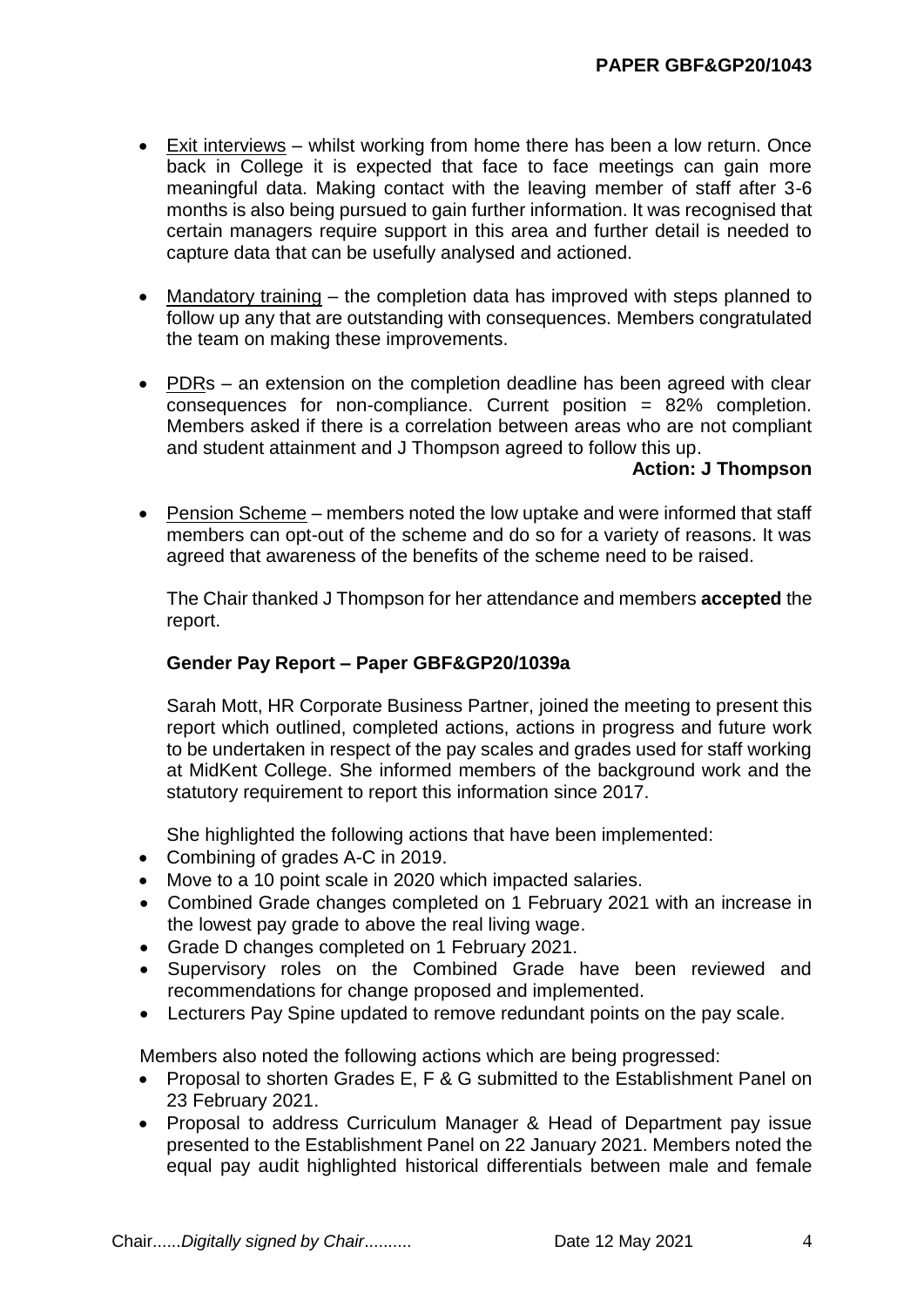curriculum managers as an un-intended consequence of the changes to the pay scales.

 Management Pay Spine to be reviewed in 2021. Members noted this was a large project which will have a financial impact on the College and individuals pay. Members noted the possible risks of disparities within this scale but agreed this work must be carried out and look forward to future reporting.

Members were informed that the Gender Pay report has been published ahead of the deadline and included the optional extra information. These include an action plan, flexible working for all staff including males, extra support following leave and a commitment to unconscious bias training.

Members congratulated the team on the work carried out and how the changes in the pay scales has enabled the College to have an effective pay policy that will assist in recruiting and retaining the right staff.

Members noted the actions taking to encourage applications in the hard to recruit areas and were assured the correct pay is being offered in these areas.

Members thanks J Thompson and S Mott for attending the meeting and **accepted** the reports. They left the meeting.

Members noted that having guest presenters assists with further understanding and welcomed more in the future.

### **6 Draft Management Accounts to the end of January 2021**

Martin Peat introduced the papers showing the full year financial forecast for the Group, College and Subsidiary, GBF&GP20/1040, the MKC draft management accounts and GBF&GP20/1040a the MKCTS draft management accounts to the end of January 2021.

**This item was minuted as confidential.**

## **7 Policy for approval: Paper No GBF&GP20/14041 - Group Financial Regulations and Procedures 2021/22**

Martin Peat introduced the policy reminding members that a previous version had be presented but amended since to include the subsidiary and therefore become a Group Policy.

The revised policy has been reviewed and commented upon by the MD and Commercial Director of MKCTS and their comments included in this document. This version now includes an additional Section 10 regarding Fixed Assets Procedure, presented at pages 41 and 42 for approval.

Members requested that it is made clear throughout the document the Principal is responsible for the Group.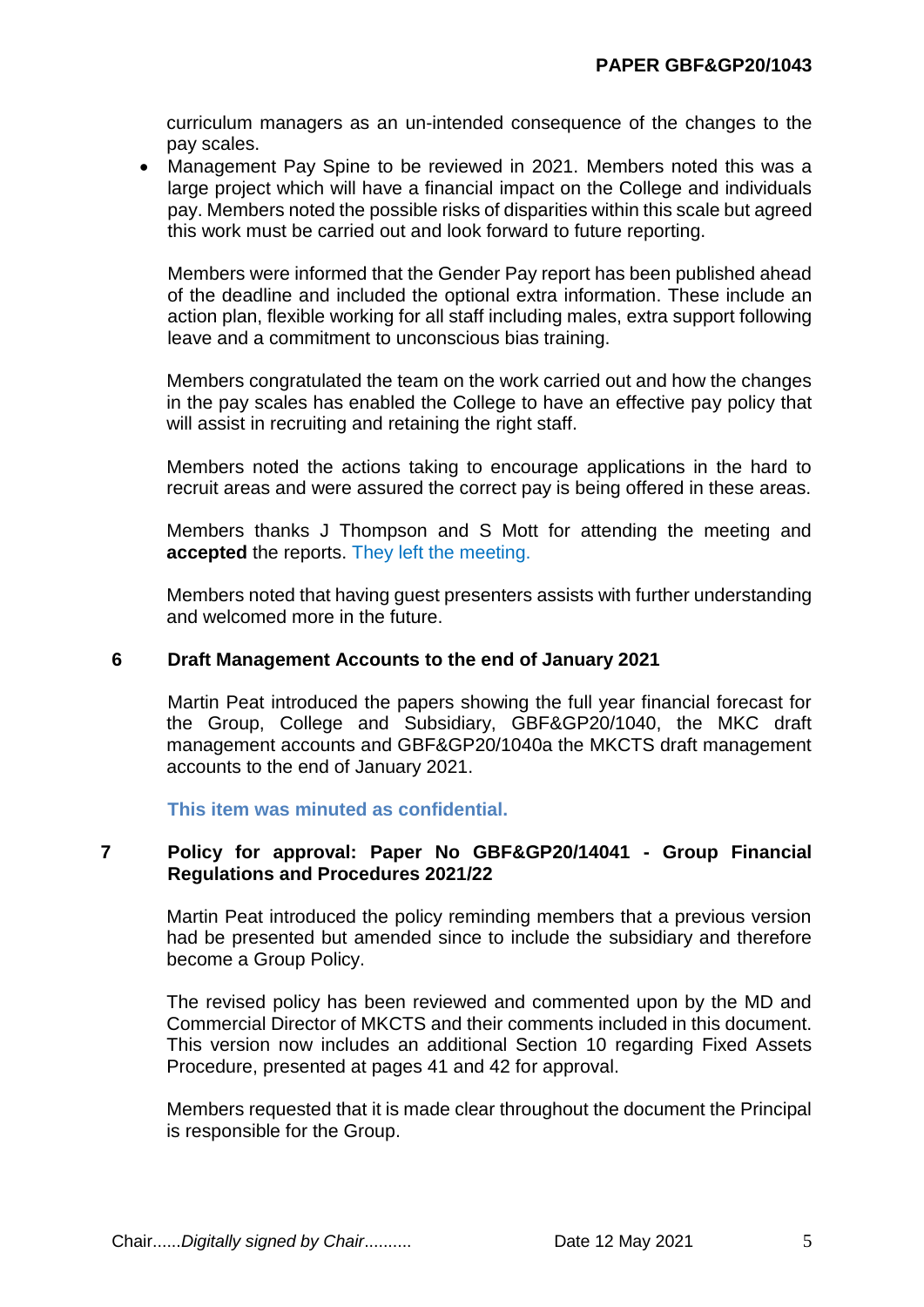Members **approved** the policy for recommendation to the Governing Body and subsequent publication with the above amendment**.**

**Action: M Peat**

## **Update from Standing Items:-**

# **8 Carbon Footprint plan (MLP Estates)**

Martin Peat informed members that the College is engaging with a company to measure the current footprint and make recommendations regarding areas to focus improvement. This will be completed by 31 July 2021 and proposals brought back to the Committee and Governing Body.

#### **Action: M Peat**

M Peat informed members that until the measurements and recommended targets are set, the Estates MLPs are meaningless and therefore not reported at this time.

Members noted that discussions had taken place at the Strategic Away Day around Climate change and the Road Map with the level of ambition to be agreed recognising the starting point. A joint approach with the curriculum leads and Student Voice is important to drive this initiative. It was agreed the College would consider signing up to the Climate Charter.

## **Action: Clerk re Charter**

S Cook informed members that further content and options for investment will be included in a report to the Governing Body at the March 2021 meeting where key related issues can be discussed.

# **Action: M Cook at GB**

## **9 Risk Register Review**

Members reviewed the eight risks relevant to the Committee remit and agreed they had all been sufficiently covered during the meeting by the Committee papers. No amendments to the register were required.

Members noted that although the full risk register will continue to be available to all Governors on Board Intelligence, the R&A Committee are recommending to the Governing Body that they focus on monitoring the key strategic risk going forward and the Committee must be mindful of this.